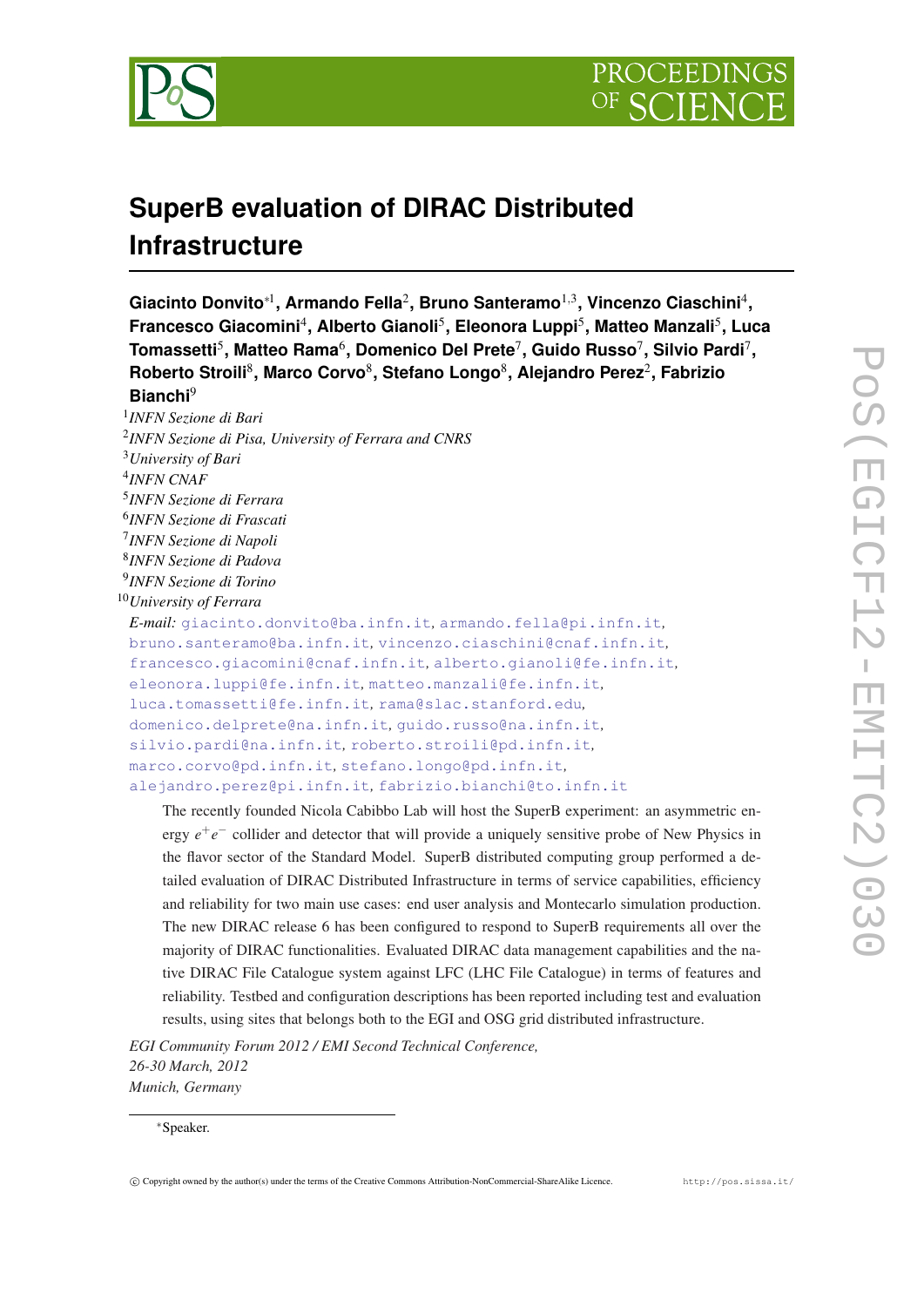# 1. Introduction

SuperB [[1](#page-12-0)] is an international experiment aiming at the construction of a very high luminosity asymmetric *e*<sup>+</sup>*e*<sup>−</sup> flavour factory. SuperB experiment is one of the most important Flagship Project for the Minister of University and Research in Italy M.I.U.R. [\[2](#page-12-0)] A heavy flavour factory such as SuperB will be a partner, together with the Large Hadron Collider (LHC) and eventually the International Linear Collider (ILC), in ascertaining exactly what kind of new physics has been found. Electrons and positrons, circulating in a vacuum chamber 1.8 km in circumference, located underground, will be brought into collision using the innovative new "crab waist" design, recently tested at the INFN Frascati Laboratory. The design of SuperB, on the other hand, allows production of a hundred times the existing data sample with power consumption below that of the current generation of facilities. Moreover SuperB will provide a very powerful synchrotron light that will allow to visualize both biological or inorganic structures at a nanometer resolution contributing to solid state physics, biology, nano technologies and biomedicine science fields.

#### 2. Super*B* Distributed Computing infrastructure and requirements

The SuperB experiment needs large samples of Montecarlo simulated events in order to finalize the detector design, to estimate the analysis performances and to support the Technical Design Report studies. The total computing resources needed for one year of data taking at nominal luminosity are of the same order as the corresponding figures estimated, in the spring of 2010, by the Atlas [\[3\]](#page-12-0) and CMS [[4](#page-12-0)] experiments for the 2011 running period. Therefore a distributed production model capable of exploiting the existing HEP worldwide distributed computing infrastructure is needed. So far, the main effort of the computing group has been devoted to the development and the support of the simulation software tools and the computing production infrastructure needed for carrying out the detector design and performance evaluation studies for the Detector Technical Design Report.

The distributed computing infrastructure, as of January 2012, includes several sites in Europe and North America as reported in Fig. 1. Each site implements a Grid flavor depending on its own affiliation and geographical position, EGI [\[5\]](#page-12-0) and OSG [\[6\]](#page-12-0) Grid flavour have been enabled at present time.



Figure 1: SuperB Grid Sites distribution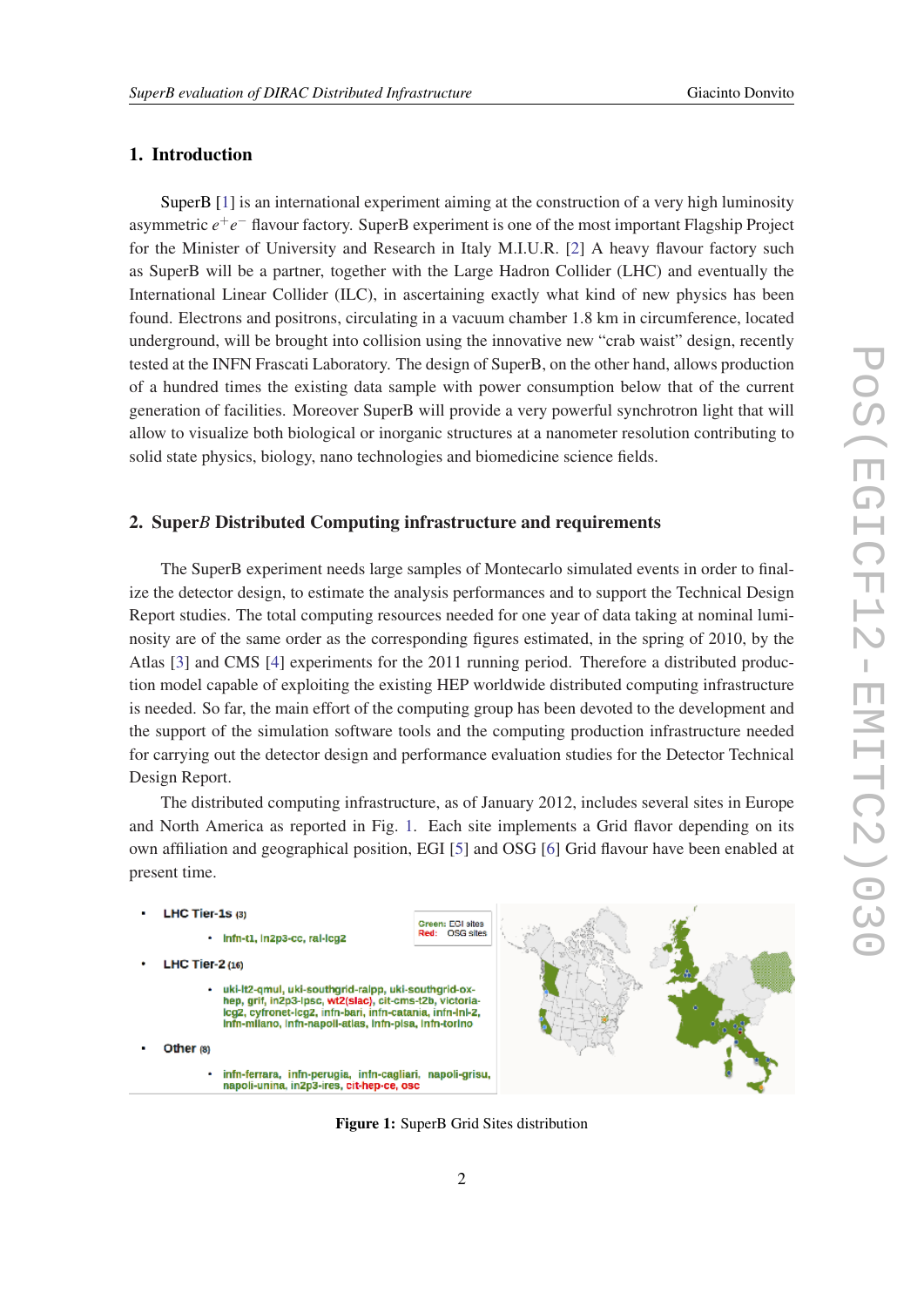The LHC Computing Grid (LCG) architecture [[7](#page-12-0)] was adopted to provide the minimum set of services and applications upon which the Super*B* distributed model could be built.

To give a shape of the computing efforts SuperB experiment will involve, the estimation of network, CPU and disk space resources consumption have been reported:

- 5Gbyte/s of network bandwidth as experiment output
- 1000 PB amount of data collected after 5 year of experiment life
- about 50000 CPU Cores needed for all the activities for the first year of data taking

The three main computing intensive experiment tasks will be modelled to accomplish a fully distributed computational environment: Montecarlo simulation production, data reprocessing and chaotic final user data analysis. In parallel with the Detector Technical Design Report (TDR) definition support, the Computing group works are focusing on a dense R&D program permitting to face technology and resources in 5 years future scenario. It is of worth to cite the R&D plan involving three computing centers located in the South of Italy with the aim of accessing resources as located in a single, large, computing facility.

## 3. DIRAC overview

DIRAC [\[8\]](#page-12-0) platform provides a powerful set of instruments to exploit and control a distributed computing infrastructure. DIRAC capabilities include a complete management of workload and data, like simulation production activities, user data analysis use case, data storage access and transfers, file catologuing, massive data transfers, software distribution, monitoring and accounting functionalities. Resources (Computing Elements, Storage Elements, FTS servers, File Catalogues) can be easily configured and managed form a single head portal. DIRAC is structured as several components interacting each other in order to perform a great variety of actions, in order to cope almost all aspects related to a distributed computing environment. The modular structure of DIRAC permits to extend it with custom components, moreover, such a components can be deployed on several servers in order to increase system performance and reliability.

DIRAC natively implements the pilot job paradigm. Pilot jobs can be described as a place holder grid jobs (see fig. [2\)](#page-3-0). Once executed on a worker node, the pilot job performs a detailed check of environment, install a set of useful agents to monitor and execute the DIRAC job wrapper. Pilot job asks to a central task queue for a workload matching resources offered by worker node,then executes the received workload and upload output results on the configured storage area. Thanks to pilot job mechanism the jobs priority can be centrally and easily managed.

Pilot jobs can work in filling mode: the same pilot job can download and execute more then one proper workloads retrieving them, subsequently, from central task queue.

Filling mode helps to minimize the total matching (see fig. [8\)](#page-11-0) and execution (see figures [5](#page-9-0), [6](#page-10-0), [7\)](#page-10-0) time for a massive jobs submission.

DIRAC can use two kind of file catalogues: LHC File Catalogue (LFC) [[9](#page-12-0)] and DIRAC File Catalogue (DFC) [\[10](#page-12-0)], the latter offers some advanced file metadata management, see section [7](#page-7-0).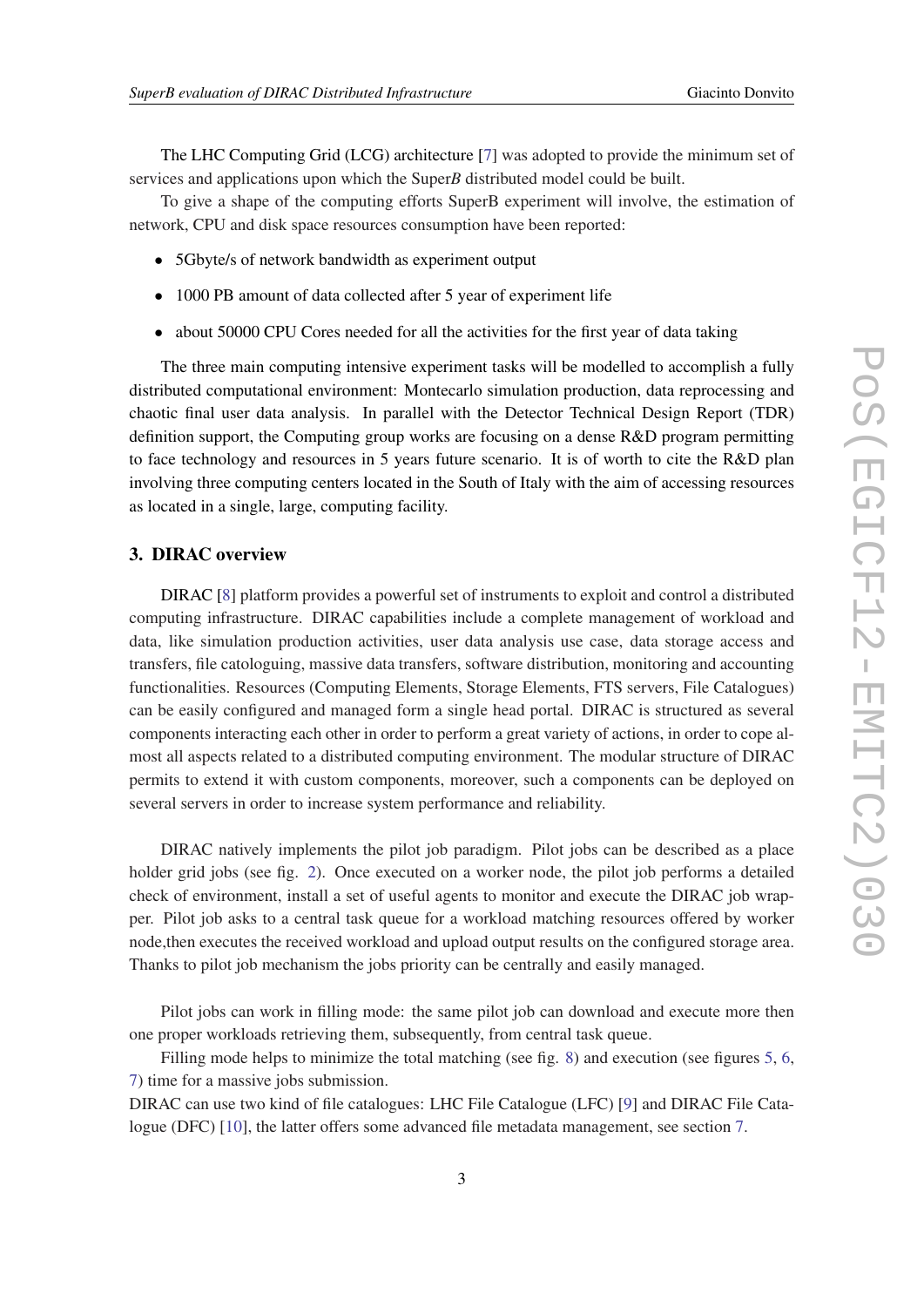<span id="page-3-0"></span>



Both EGI and OSG Grid flavor sites can be managed via DIRAC.

DIRAC provides a complete API set useful to write custom application able to interact with DIRAC core layer. Cloud resources can be accessed thanks to the Virtual Machine management Dirac module (VMDIRAC) [\[11](#page-12-0)], developed by Belle II Computing Group [[12\]](#page-12-0).

Started inside LHCb community, today several VOs and computing center are using DIRAC and some of those are also actively involved in its development. The following table reports the Dirac current involved communities:

| Community              | Description              |
|------------------------|--------------------------|
| Belle II               | collaboration/experiment |
| <b>BEPC</b>            | collaboration/experiment |
| <b>BES</b>             | collaboration/experiment |
| BIOMED @ CREATIS, Lyon | topical community        |
| CC/Lyon                | regional community       |
| <b>CESGA</b>           | regional community       |
| <b>CTA</b>             | collaboration/experiment |
| <b>GISELA</b>          | regional community       |
| <b>GLAST</b>           | collaboration/experiment |
| $\Pi \mathcal{L}$      | collaboration/experiment |
| <b>IOIT/Hanoi</b>      | regional community       |
| LHCb                   | collaboration/experiment |
| SuperB                 | collaboration/experiment |

Table 1: DIRAC community

### 4. Testbed setup

At INFN-T1 and INFN-BARI was configured a testing installation to evaluate DIRAC capabilities from the point of view of Super*B* computing model needs.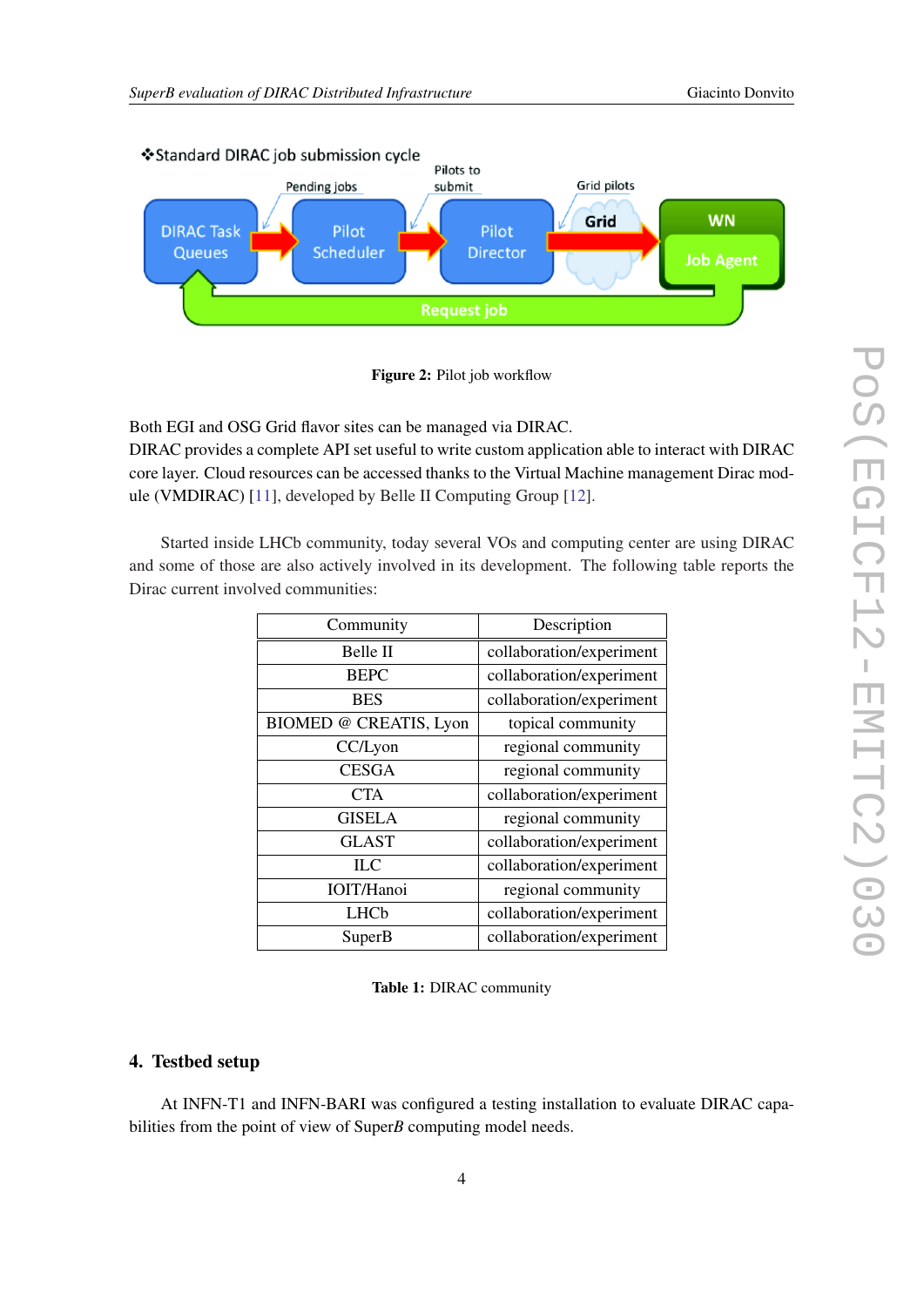Three servers, equipped with a gLite UI and a valid host certificate, were configured for testing purposes:

- bbrbuild01.cr.cnaf.infn.it: 64 bit VM, 2GB ram, 47 GB disk space, Scientific Linux 5.4
- sb-server-04.cr.cnaf.infn.it: 64 bit VM, 2GB ram, 17 GB disk space, Scientific Linux 5.4
- gridtest-05.ba.infn.it: 64 bit VM, 2GB ram, 20 GB disk space, Scientific Linux 5.7

Several resources were rightly configured and used via DIRAC, more in detail were configured 23 EGI and 1 OSG sites, 50 Computing Elements, 19 Storage Elements, 1 DIRAC File catalogue (DFC).

Main goal of testbed was to test job and data management capabilities of DIRAC, so following components were installed:

- Framework core system of DIRAC
- DataManagement storage elements and data management, file catalogue, FTS transfers
- WorkloadManagement jobs management
- Accounting monitoring functionalities
- Configuration computing elements automatic discovery and configuration

First test was conducted using DIRAC v5rX release, but since September 2011 the new v6rX release is under test. Several enhancements were introduced in DIRAC v6rX, several LHCb specific functionalities were removed from the framework in order to offer a well customizable tool for a generic-VO needs.

Thanks to availability of three servers for testing, several installation procedures were performed in order to produce a detailed documentation for the installation and configuration procedures, including configuration files.

Configuring a computing element in DIRAC is really easy because a dedicated agent performs all discovery and configuration actions, so the DIRAC admin user have only to instruct the system with the following two commands:

```
dirac-admin-add-site LCG.INFN-BARI.it INFN-BARI
  cream-ce-2.ba.infn.it cream-ce-1.ba.infn.it
```
dirac-admin-allow-site LCG.INFN-BARI.it 'added INFN-BARI'

Storage elements and VOMS servers can be easily configured via web interface provided by DIRAC.

DIRAC user management permits a fine grain permission configuration based on groups and every group can be mapped via VOMS attributes.

The two authoritatives Super*B* VOMS servers, INFN-T1 and INFN-PADOVA, were setted up in failover configuration. For each DIRAC server several WMS can be defined: in testbed were configured the wms-multi.grid.cnaf.infn.it WMS.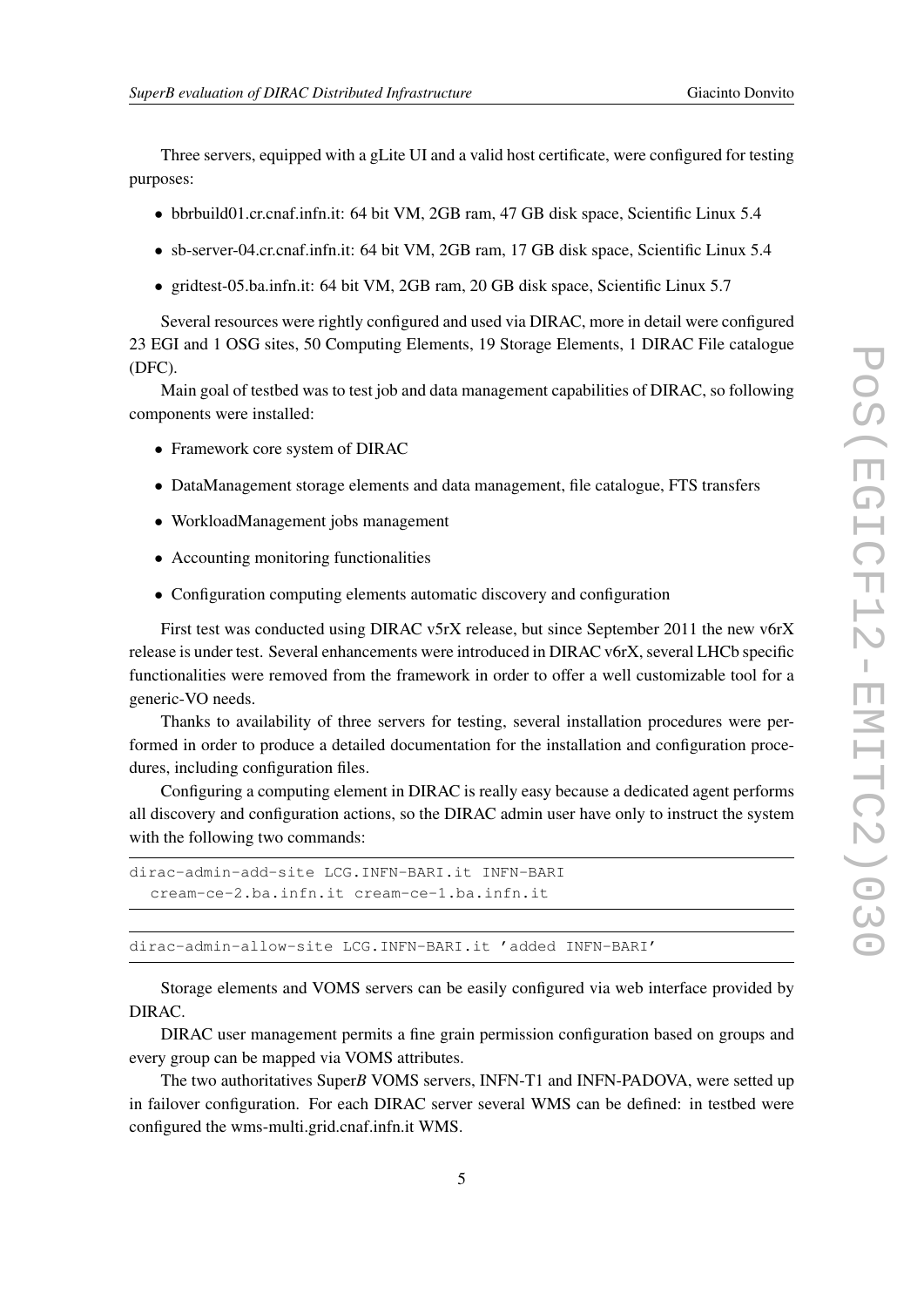INFN-T1 has two endpoints in SuperB dedicated storage elements due to different write permission: in DIRAC these two endpoints were configured as two different storage elements at INFN-T1 with groups permission to use them driven by VOMS role attribute.

To enable filling mode a dedicated agent must be installed and configured.

For testing purposes, servers used were adequate, but in order to use DIRAC in production additional servers should be used to setup a distributed environment. During tests up to 10k jobs were submitted and about 2k jobs were running simultaneously, but to avoid database bottleneck a server equipped with 10GB ram is recommended by developers to run MySQL database. Server hosting DIRAC Sandbox Service must have sufficient disk space (the recommended space amount should be defined considering the data model of experiment), server running DIRAC Workload-Management System should have an adequate CPU to decrease time spent in job sanity check.

### 5. Analysis test

The first use case tested in DIRAC was the distributed analysis. The analysis use case was implemented using a real users application reading Monte Carlo data to perform an analysis on  $B^+ \to K^+nn$  and  $B_0 \to K_0^*nn$  with  $K_0^* \to K^+\pi^-$  channel. The output of the application was a small ntuple file plus postscript file with the resulting plot. This application was compiled using standard ROOT libraries, and the SuperB libraries. DIRAC File Catalogue were exploited to deal with data management and data movement over the grid infrastructure. The accessed dataset was about 200GB of root files divided over about 1260 different files. Each of the files contained in the dataset was quite small in size and this could introduce a big inefficiency in dealing with grid data transfers. In order to avoid this, 10 files was packed together and the packed files was registered into DIRAC File Catalogue.

Full dataset (only packed files) was replicated into two different grid sites (INFN-TIER1- CNAF e INFN-Pisa), and the file catalogue was updated accordingly. This have been done in order to emulate a production environment where the data are distributed on several sites and the jobs submitted by the users could run in more than one site. One analysis job was created for each of the packed files, this means that each job processed one input file of about 1.6Gbyte and produced 3 output files (1 root file plus 2 text files).

In order to test the complete set of features provided by DIRAC was exploited the DIRAC automatic procedure to copy the input and the output files, moreover DIRAC was configured in order to copy the input files using the close SE (the SE of the site where the job is executed). The stage output procedure was configured in order to use up to three different storage elements in case of failure. In fact, DIRAC is able to automatically take care of failures in the stage input or output using a different storage provided by the user. This is completely transparent to the end-users as the files are accessed using the Logical File Name on the catalogue that does not depend on the physical location of the file. Users was not askeed to learn how to copy files from/to grid storage elements, but he/she should only configure in the JDL file, the DIRAC File Catalogue Logical File Name for the input file and the name of the expected output files together with a list of SEs for staging the output.

The *parametric job* DIRAC feature were used to automatically create 126 jobs to analyse the whole dataset. Using this feature in fact the user can submit a unique job to DIRAC, and the server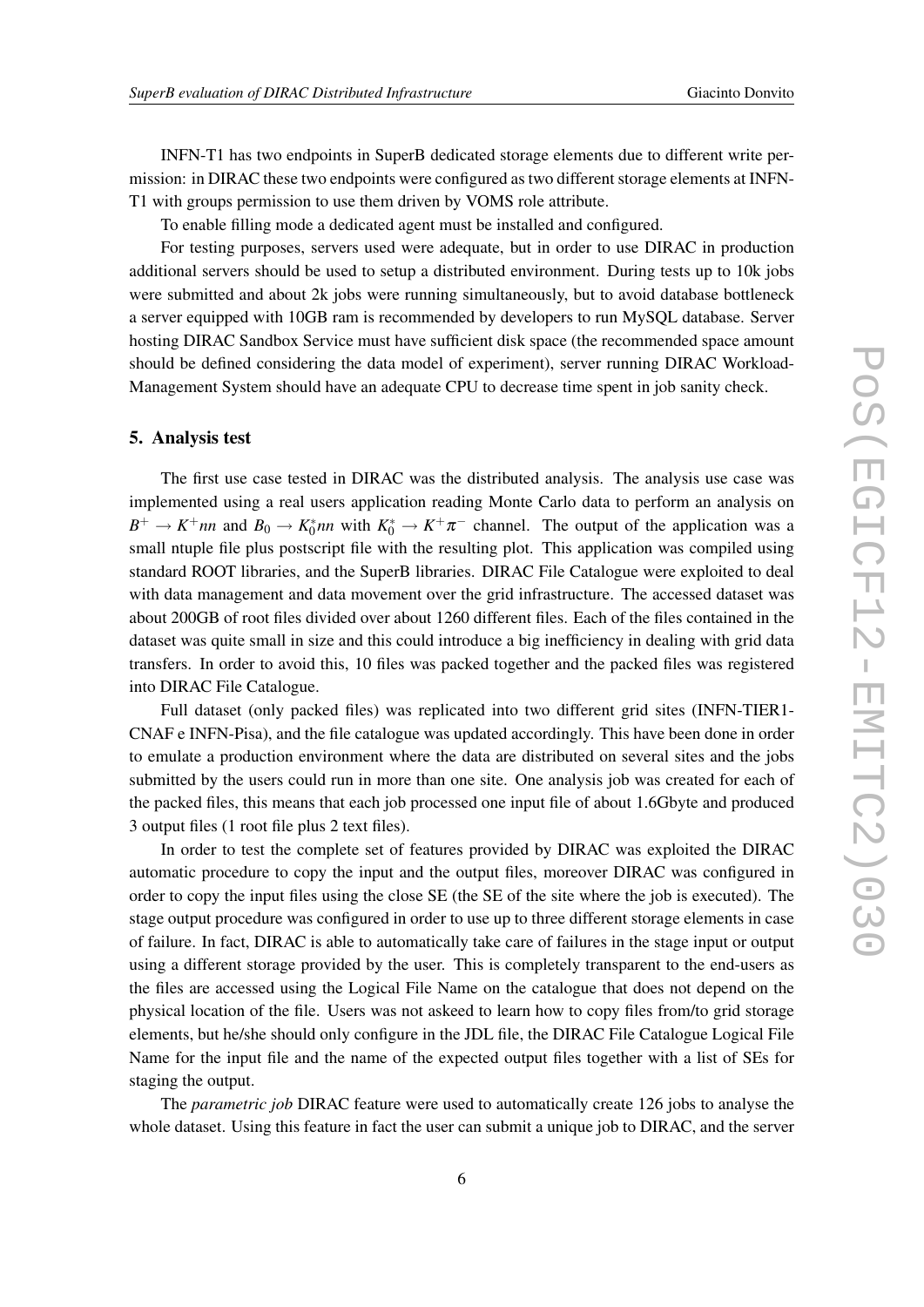takes care to produce all the needed files in order to process all the requested files. The user could also ask for the status in a very easy way: asking for one single job, the user will know the status of each sub-job.

Jobs were configured to be submitted at hosting dataset sites, INFN-PISA and INFN-T1: test results shown that at INFN-T1 were executed 60% of jobs and at INFN-PISA the other 40% of jobs.

In order to complete the analysis job the user should use a classical bash script that takes care only of:

- Untar the input file
- Set-up the needed environmental variable in order to use the SuperB and ROOT libraries
- Run the executable itself with the correct parameters

Thanks to the fail-over solutions the final user do not see any failures and all the jobs were successfully completed.

#### 6. MonteCarlo production test

In order to have a measurement of DIRAC performance in a production-like task, a comparison test was performed to compare the current production Super*B* stack, named WebUI [[13\]](#page-12-0), and DIRAC.

Test involved 10 sites, submitting 100 jobs for each site, for a total of 1.000 jobs submitted. Each jobs simulated 10.000 events for a running time of about 2-3 hours for each job. Every jobs had 5 input files (in total 3 GB) stored in DFC (for DIRAC) and replicated on more than one storage elements. Output data, in according with SuperB schema, were saved in a separated directory for each job at INFN-T1 and registered in DFC.

Parameters used during test:

- analysis: BtoKNuNu
- generator: B+B-<sub>K+nunu</sub>
- geometry: DG\_4
- background: MixSuperbBkg
- events: 10,000

After 48 hours test was considered finished, below a summary of results:

Some comment to test results:

- up to 753 jobs simultaneously running
- 80 jobs failed at IN2P3-CC because submitted to short queue (MaxCPUTime = 6 seconds), this problem is solved setting properly CPUTime value in JDL definition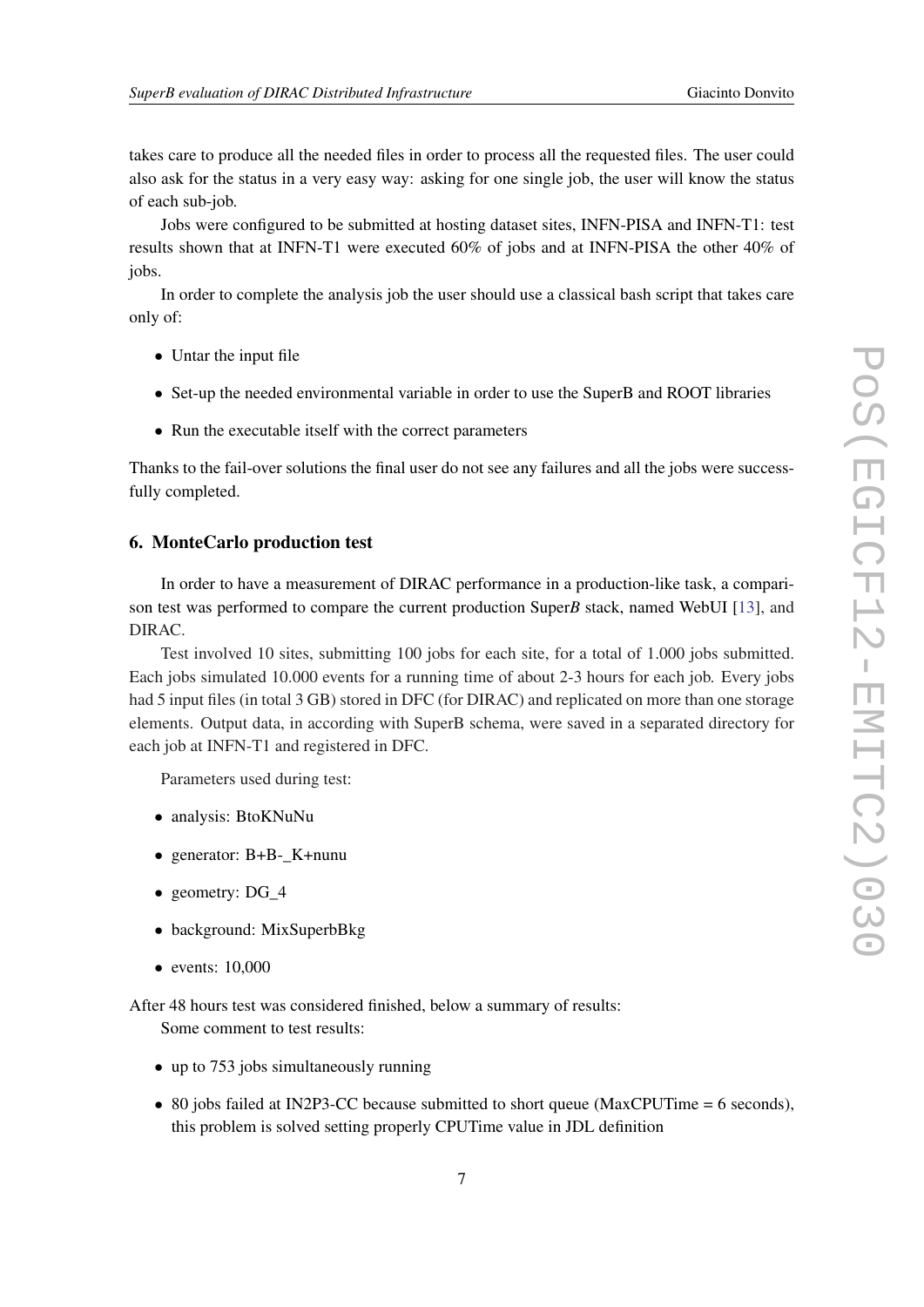<span id="page-7-0"></span>

Figure 3: Overall and per site DIRAC test results



Figure 4: Overall and per site WebUI test results

- All output data were stored at INFN-T1 and registered into DFC
	- LFN:/superbvo.org/test\_dir/output\_testbed/<job\_output\_dir>/<file\_name>.root
- successfully tested the capabilities of storing output files on a fallback storage element in case of failures of the first one, this features is working fine for input files too

Figures 3 and 4 show a comparison between the current production system used (WebUI) and DIRAC performances.

#### 7. Data management test

One of the most interesting functionality of DIRAC framework is the ability to exploit a grid file catalogue with several advanced features. The usage of a high-level Grid File Catalogue helps to hide the complexity of the grid data management tool. LCG File Catalog (LFC), the most commonly used file catalog in grid, can be considered as a replica catalog offering some metadata functionalities, while DIRAC File Catalogue offers all replica catalog functionalities plus advanced metadata catalog features not available in LFC, like support for user metadata. In order to understand the advanced features that the DIRAC framework provides to the users, the DFC capabilities were tested. For each storage element must be configured the SRM service contact point and the path to use. In DIRAC storage elements are associated to a simple name (INFN-BARI, INFN-PISA, etc.), so the end user could easily refer to each storage element when copying or replicating the data. Standard features like adding, replicating and deleting files were successfully tested. The DFC provides simple interfaces that allow the end user to add a file to the catalogue and to a given Storage Element. Below few examples of adding file, replicating file and replica listing tasks for a given file: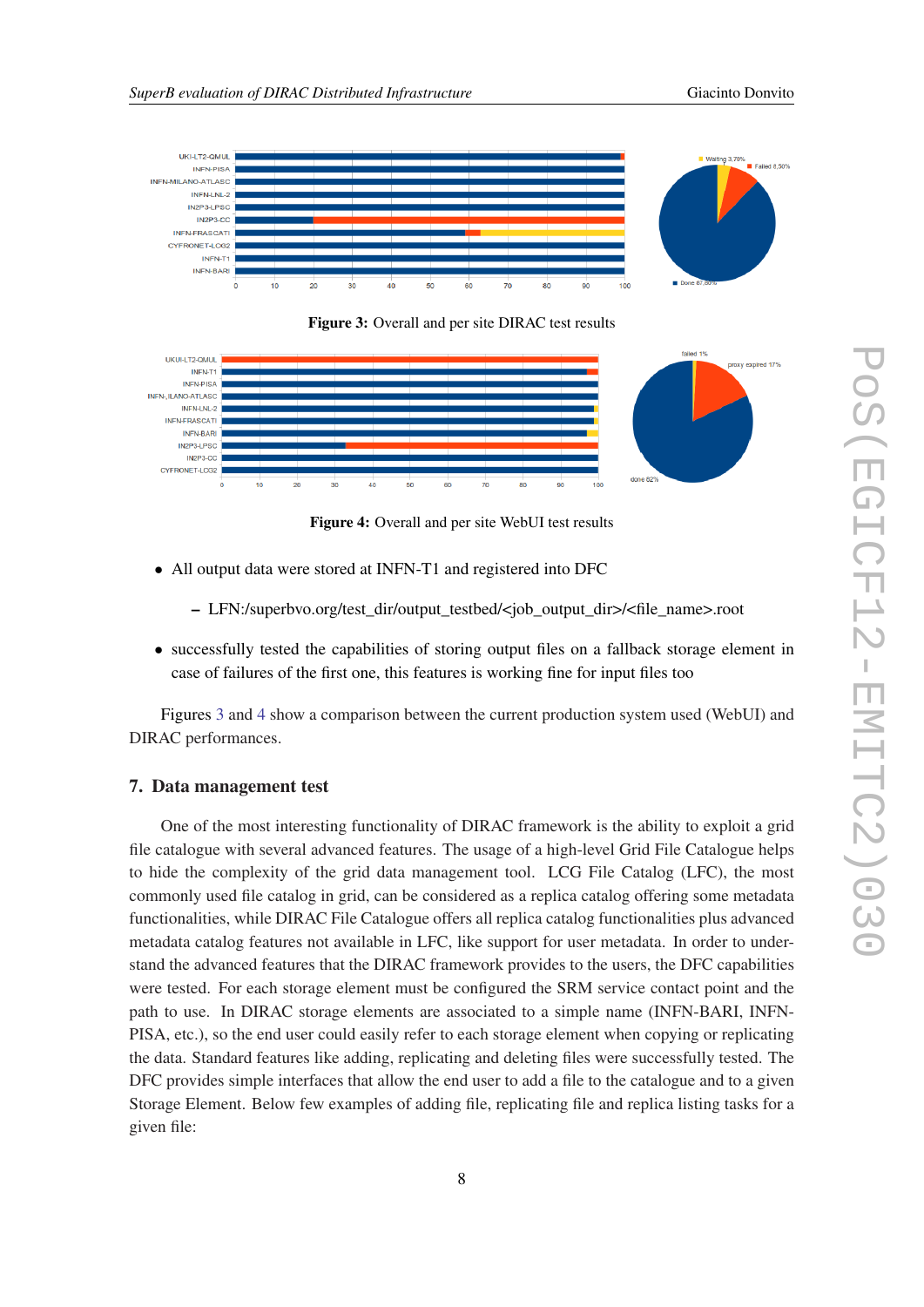```
dirac-dms-add-file /superbvo.org/user/g/donvito/dir_test/test2
   /lustre/donvito/dirac/bashrc BARI-INFN
dirac-dms-replicate-lfn /superbvo.org/user/g/donvito/dir_test/test2
   FERRARA-INFN
dirac-dms-lfn-replicas /superbvo.org/user/g/donvito/dir_test/test2
'Successful': {'/superbvo.org/user/g/donvito/dir_test/test2':
   {'BARI-INFN': 'srm://storm-se-01.ba.infn.it:8444/srm/manager?
   SFN=/superbvo.org/superbvo.org/user/g/donvito/dir_test/test2'}}
```
The DFC stores also a lot of metadata information about each file uploaded to storage and catalogue as you can see in the following example. This feature is automatic and transparent to the end-user.

```
dirac-dms-lfn-metadata/superbvo.org/user/g/donvito/test3
'Successful': {'/superbvo.org/user/g/donvito/test3': {
'Checksum': 'a0683f04',
'ChecksumType': 'Adler32',
'CreationDate': datetime.datetime(2011, 6, 17, 9, 24, 48),
'FileID': 14L,
'GID': 1,'GUID': '8531C86D-BD55-A983-3F09-124523587E1F', 'Mode': 775,
'ModificationDate': datetime.datetime(2011, 6, 17, 9, 24, 48), 'Owner':
    'gdonvito',
'OwnerGroup': 'user',
'Size': 967L,
'Status': 1,
'UID': 2}}
```
The DFC gives also the possibility to use an interactive shell in order to browse the file catalogue content and to exploit all the available features:

```
FC:/> cd /superbvo.org/user/g/donvito/dir_test/
FC:/superbvo.org/user/g/donvito/dir_test>ls -l
-r-----rwx 0 gdonvito user
-r-----rwx 0 gdonvito user
967 2011-06-22 17:10:45 test2 967 2011-06-21 09:39:34 test3
```
The last advanced features that tested on DIRAC file catalogue concerns the capability to deal with end user metadata and the file ancestor. Indeed this is a quite powerful approach because the end user could easily *tag* a directory with his/her own arbitrary metadata. This provides to the user the capability to search for files in the catalogue using SQL-like queries on metadata. Below some example showing how this feature works:

```
FC:/superbvo.org/user/g/donvito>metaset dir_test NewMetaInt 3
FC:/superbvo.org/user/g/donvito>metaget dir_test
```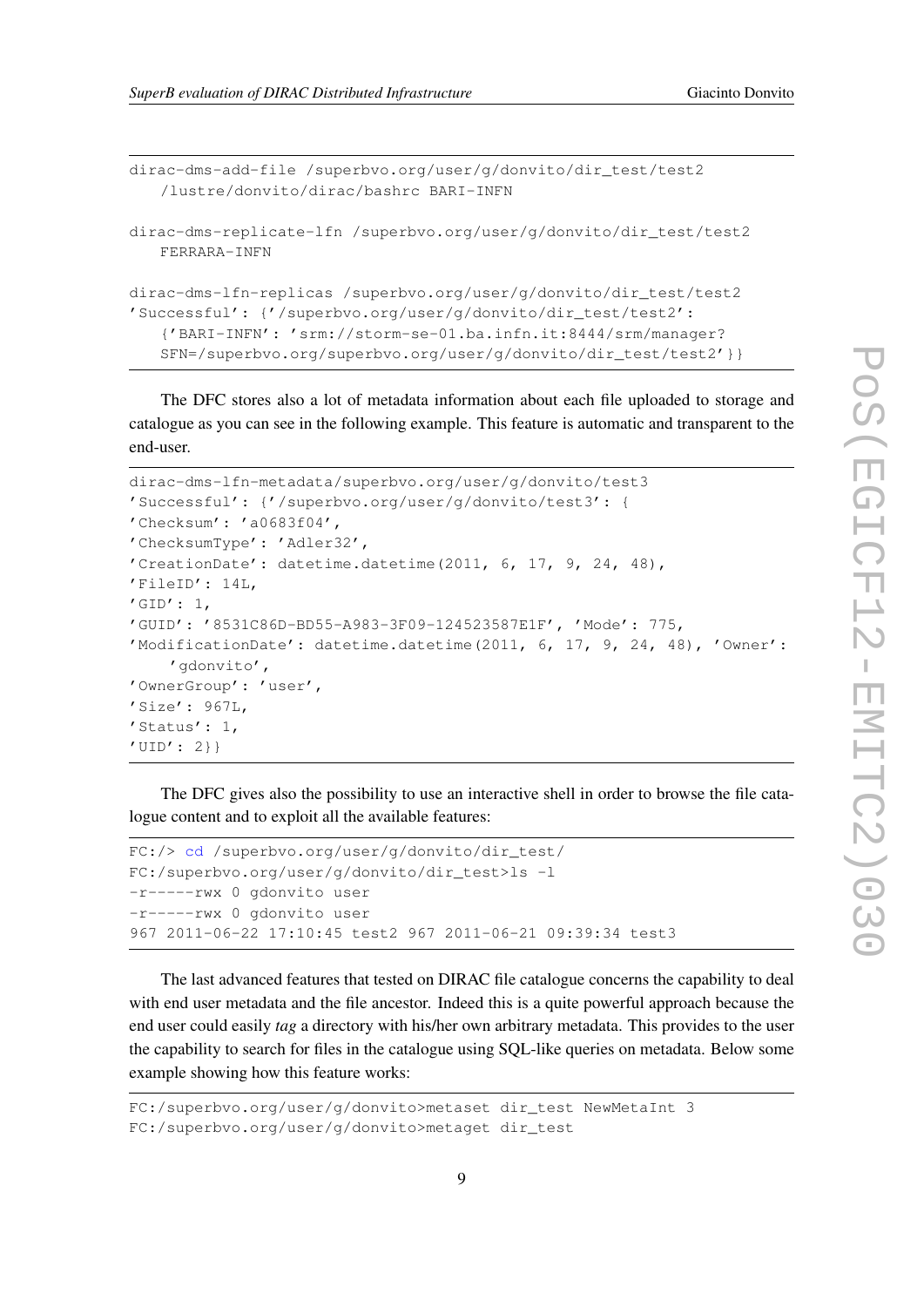```
!Owner : string
Meta1 : test_dir
!NewMetaInt : 3
FC:/superbvo.org/user/g/donvito>metaset dir_test Owner Giacinto
FC:/superbvo.org/user/g/donvito>find NewMetaInt > 2 Owner=Giacinto
Query: {'Owner': 'Giacinto', 'NewMetaInt': {'>': 2}}
/superbvo.org/user/g/donvito/dir_test/test2
/superbvo.org/user/g/donvito/dir_test/test3
```
#### 8. Filling mode test

Pilot jobs can work in filling mode: in a single time slot, a pilot, once terminated its workload, check remaining time on worker node and ask again to TaskQueue a new workload to process, taking care of time job time consumption.



Figure 5: Total time needed to execute 100 jobs: comparison between pilot normal mode and pilot filling mode

To measure gains offered by this feature, a specific test were performed, comparing results obtained enabling and disabling filling mode. Test was performed submitting at same sites 100, 1.000 and 10.000 jobs. Figures 5, [6](#page-10-0) and [7](#page-10-0) show the total time needed to execute a bulk submission of 100, 1.000 and 10.000 jobs: x-axis time has not the same scale in below graphs.

As can be expected, thanks to filling, can be obtained a significant decrease in total jobs execution time and this effect is more evident increasing the total submitted jobs number.

From a user point of view, system executes one job for each workload, but from a grid perspective, the number of executed jobs is the number of pilot jobs, usually smaller than the number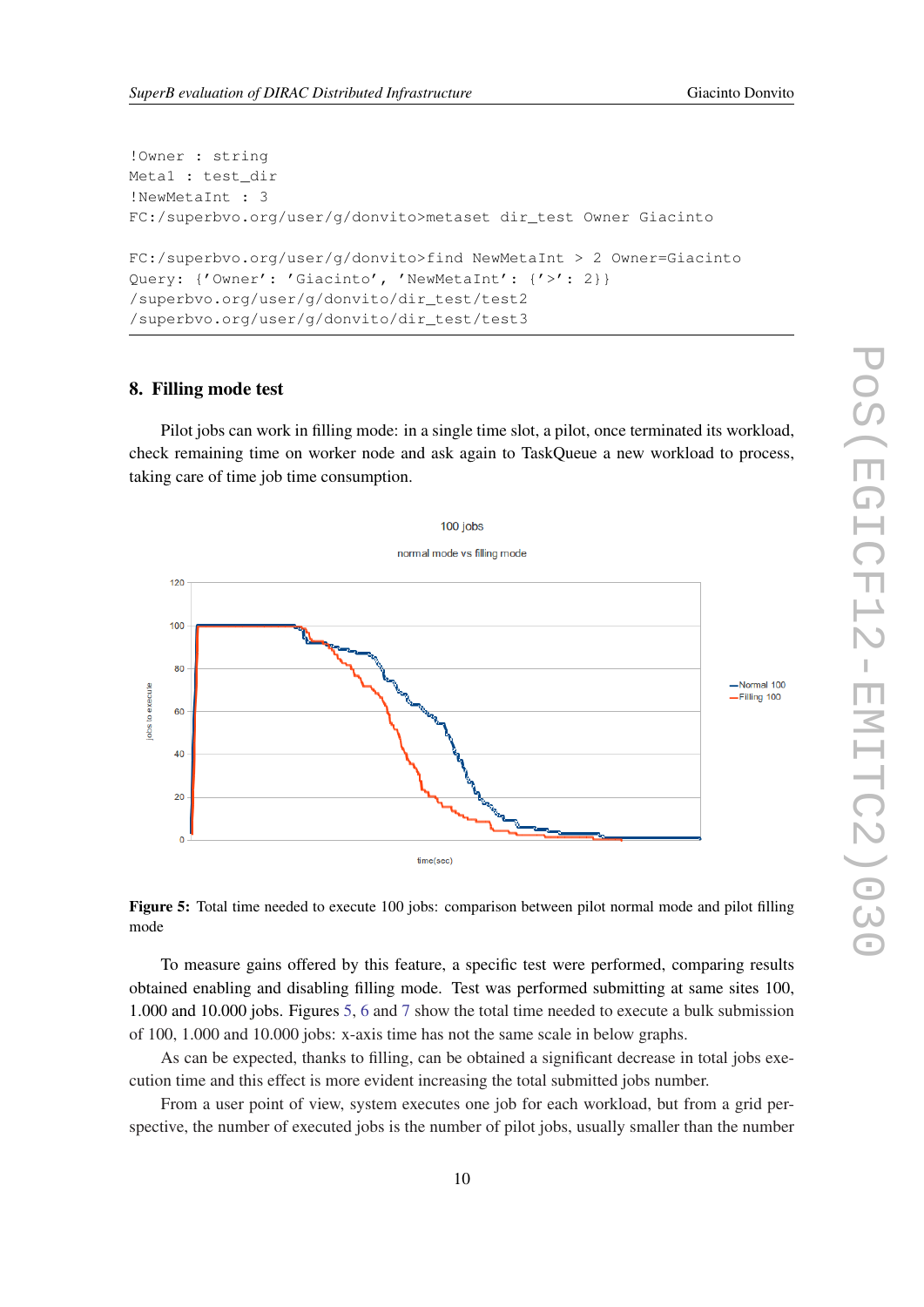#### 1000 jobs

<span id="page-10-0"></span>

Figure 6: Total time needed to execute 1.000 jobs: comparison between pilot normal mode and pilot filling mode



Figure 7: Total time needed to execute 10.000 jobs: comparison between pilot normal mode and pilot filling mode

of workloads. Since a single pilot can execute more than one workload, exploiting only one time the matchmaking operations, filling mode permits a more efficient usage of VO resources.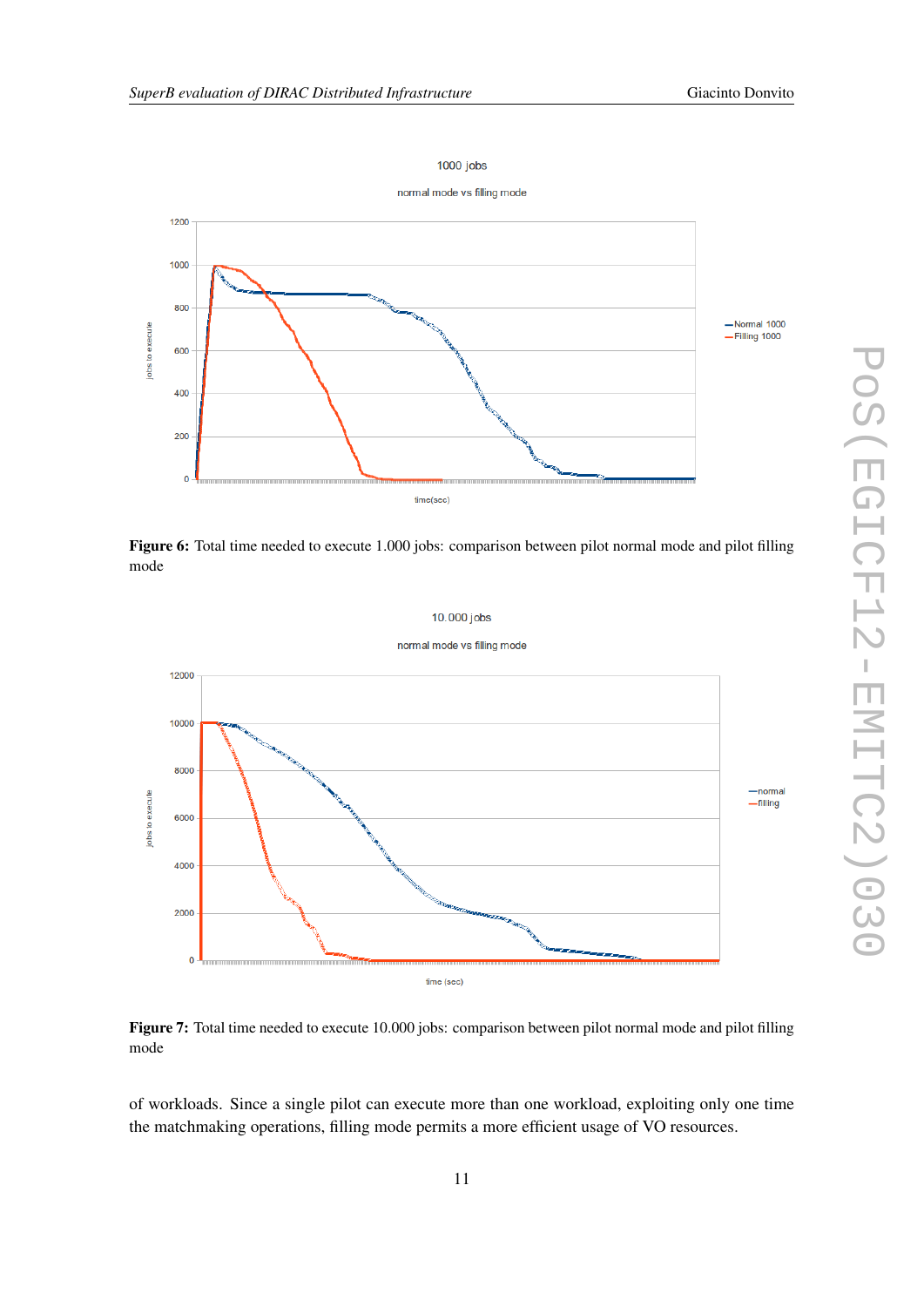<span id="page-11-0"></span>

Figure 8: User jobs with many varied requirements present the biggest challenge for the PULL paradigm. DIRAC matcher times for 18K real user jobs submitted between January and August 2007. 92% of jobs are scheduled in under 1 second.

A great advantage of pilot jobs is the smaller time spent in matching computing elements with job requirements, as shown by this measurements performed by DIRAC team (see figure 8)

# 9. Conclusions and future works

At present time, the SuperB experiment is in an intense R&D phase, that will provide the needed experience and information to write a Computing Technical Design Report, that is expected to be released around middle of 2013. The activities carried on within the SuperB experiment in this phase are carried on the direction of developing a new generation framework and in evaluating already available solutions that could be of help in order to fulfil SuperB use-cases. In this phase of the life of a new collaboration it is important to evaluate all the available solutions as there are at least the LHC experiments that has similar use-cases and that are producing several good solutions for many of the problems that Super*B* is facing now. The job submission and data management are surely two of the areas where already available software like DIRAC could be of help. Moreover the DIRAC framework is used at present time by LHCb experiment and the roadmap of the tool is surely interesting for a Virtual Organization like SuperB that will use a geographically distributed grid infrastructure in order to solve the computational problems of an HEP Experiment that will produce a huge amount of data in the next years.